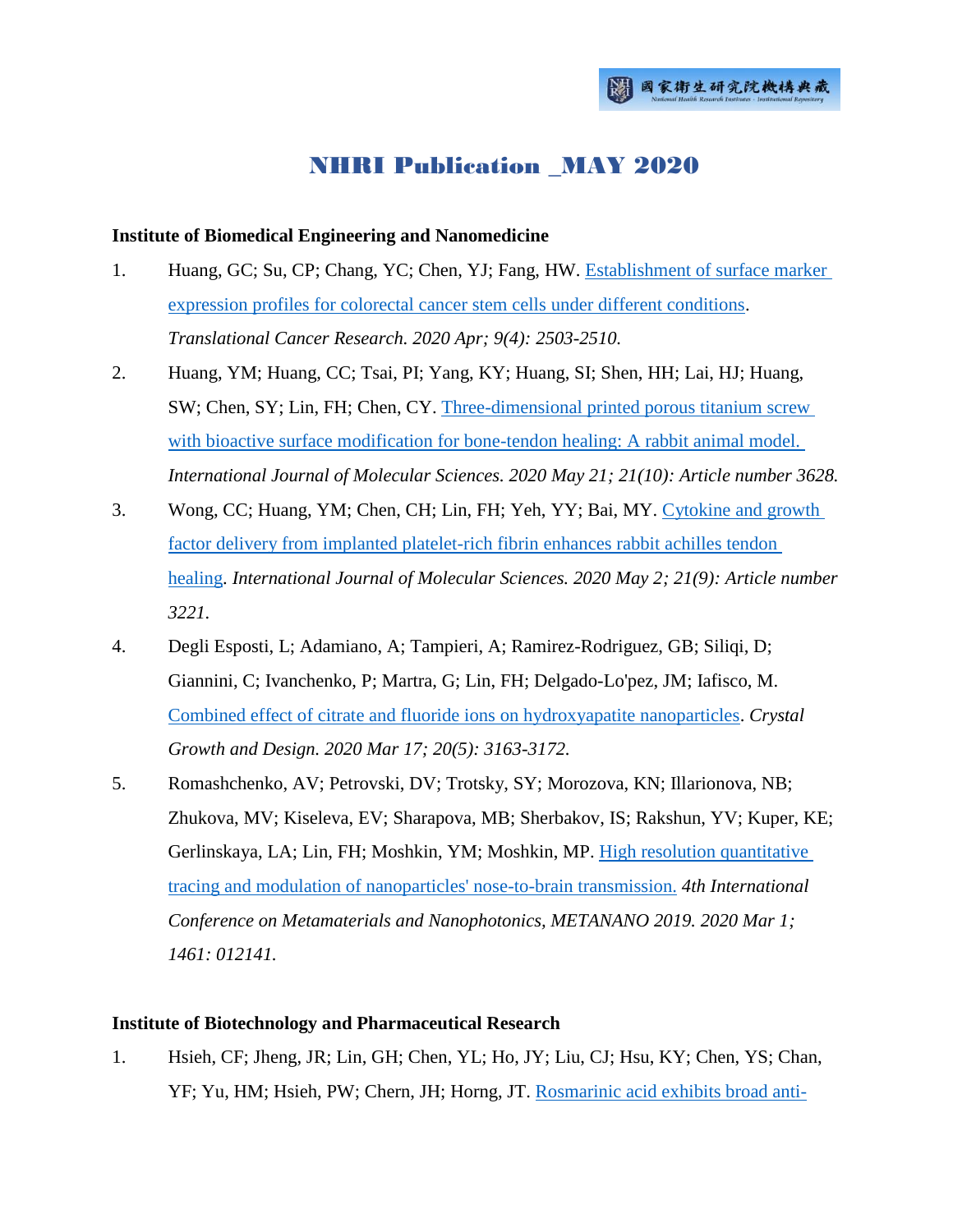[enterovirus A71 activity by inhibiting the interaction between the five-fold axis of capsid](http://ir.nhri.org.tw/handle/3990099045/12667)  [VP1 and cognate sulfated receptors.](http://ir.nhri.org.tw/handle/3990099045/12667) *Emerging Microbes and Infections. 2020 May 13; Article in Press.*

2. Ke, YY; Peng, TT; Yeh, TK; Huang, WZ; Chang, SE; Wu, SH; Hung, HC; Hsu, TA; Lee, SJ; Song, JS; Lin, WH; Chiang, TJ; Lin, JH; Sytwu, HK; Chen, CT. [Artificial](http://ir.nhri.org.tw/handle/3990099045/12668)  [intelligence approach fighting COVID-19 with repurposing drugs.](http://ir.nhri.org.tw/handle/3990099045/12668) *Biomedical Journal. 2020 May 15; Article in Press.*

## **Institute of Cellular and Systems Medicine**

- 1. Wang, CY; Lin, TA; Ho, MY; Yeh, JK; Tsai, ML; Hung, KC; Hsieh, IC; Wen, MS. [Regulation of autophagy in leukocytes through RNA N6-adenosine methylation in](http://ir.nhri.org.tw/handle/3990099045/12672)  [chronic kidney disease patients.](http://ir.nhri.org.tw/handle/3990099045/12672) *Biochemical and Biophysical Research Communications. 2020 May 18; Article in Press.*
- 2. Lin, CY; Chuu, CP. [New classification may assist the development of targeted therapies](http://ir.nhri.org.tw/handle/3990099045/12673)  [for treatment-refractory castration-resistant prostate cancer.](http://ir.nhri.org.tw/handle/3990099045/12673) *Translational Andrology and Urology. 2020 Apr; 9(2): 837-839.*
- 3. Tseng, JC; Huang, SH; Lin, CY; Wang, BJ; Huang, SF; Shen, YY; Chuu, CP. [ROR2](http://ir.nhri.org.tw/handle/3990099045/12674)  [suppresses metastasis of prostate cancer via regulation of miR-199a-5p-PIAS3-AKT2](http://ir.nhri.org.tw/handle/3990099045/12674)  [signaling axis.](http://ir.nhri.org.tw/handle/3990099045/12674) *Cell Death and Disease. 2020 May 15; 11(5): Article number 376.*
- 4. Chen, CM; Wu, ML; Ho, YC; Gung, PY; Tsai, MH; Orekhov, AN; Sobenin, IA; Lin, P; Yet, SF. [Exposure to zinc oxide nanoparticles disrupts endothelial tight and adherens](http://ir.nhri.org.tw/handle/3990099045/12675)  [junctions and induces pulmonary inflammatory cell infiltration.](http://ir.nhri.org.tw/handle/3990099045/12675) *International Journal of Molecular Sciences. 2020 May 13; 21(10): Article number 3437.*

# **Institute of Molecular and Genomic Medicine**

- 1. Kuo, TC; Kung, HJ; Shih, JW. Signaling in and out: [Long-noncoding RNAs in tumor](http://ir.nhri.org.tw/handle/3990099045/12666)  [hypoxia.](http://ir.nhri.org.tw/handle/3990099045/12666) *Journal of Biomedical Science. 2020 May; 27: Article number 59.*
- 2. Tseng, JC; Huang, SH; Lin, CY; Wang, BJ; Huang, SF; Shen, YY; Chuu, CP. [ROR2](http://ir.nhri.org.tw/handle/3990099045/12674)  [suppresses metastasis of prostate cancer via regulation of miR-199a-5p-PIAS3-AKT2](http://ir.nhri.org.tw/handle/3990099045/12674)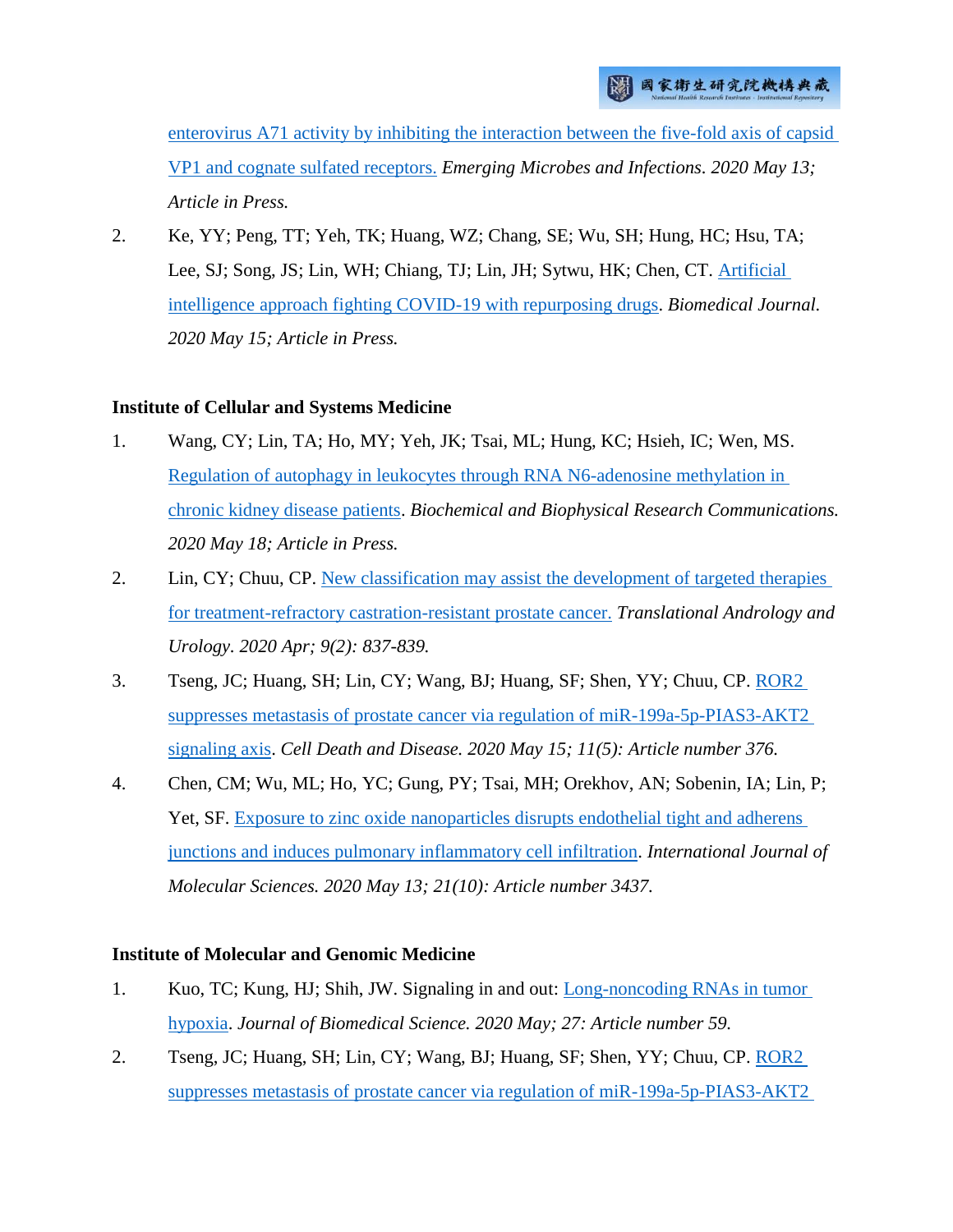[signaling axis.](http://ir.nhri.org.tw/handle/3990099045/12674) *Cell Death and Disease. 2020 May 15; 11(5): Article number 376.*

3. Chen, PL; Huang, KT; Cheng, CY; Li, JC; Chan, HY; Lin, TY; Su, MP; Yang, WY; Chang, HC; Wang, HD; Chen, CH. [Vesicular transport mediates the uptake of](http://ir.nhri.org.tw/handle/3990099045/12715)  [cytoplasmic proteins into mitochondria in Drosophila melanogaster.](http://ir.nhri.org.tw/handle/3990099045/12715) *Nature Communications. 2020 May 22; 11: Article number 2592.*

#### **Institute of Population Health Sciences**

- 1. Wang, CC; Weng, WC; Chang, LY; Chang, HY; Wu, MH; Wang, JK; Lu, CW; Lin, MT; Chen, CA; Chiu, SN. [Increased prevalence of inattention-related symptoms in a large](http://ir.nhri.org.tw/handle/3990099045/12683)  [cohort of patients with congenital heart disease.](http://ir.nhri.org.tw/handle/3990099045/12683) *European Child and Adolescent Psychiatry. 2020 May 11; Article in Press.*
- 2. Chen, Y; Liang, KY; Tong, P; Beaty, TH; Barnes, KC; Linda Kao, WH. [A](http://ir.nhri.org.tw/handle/3990099045/12684)  [pseudolikelihood approach for assessing genetic association in case-control studies with](http://ir.nhri.org.tw/handle/3990099045/12684)  [unmeasured population structure.](http://ir.nhri.org.tw/handle/3990099045/12684) *Statistical Methods in Medical Research. 2020 May 12; Article in Press.*
- 3. Lin, KH; Yen, FS; Li, HL; Wei, JCC; Hsu, CC; Yang, CC; Hwu, CM. [Urate-lowering](http://ir.nhri.org.tw/handle/3990099045/12686)  [therapy exerts protective effects against hypertension development in patients with gout.](http://ir.nhri.org.tw/handle/3990099045/12686)  *Journal of Human Hypertension. 2020 May 4; Article in Press.*
- 4. Chen, CC; Lee, CP; Yan, YH; Cheng, TJ; Sen, PK. [A partial likelihood-based two](http://ir.nhri.org.tw/handle/3990099045/12687)[dimensional multistate markov model with application to myocardial infarction and](http://ir.nhri.org.tw/handle/3990099045/12687)  [stroke recurrence.](http://ir.nhri.org.tw/handle/3990099045/12687) *Sankhya B. 2020 May 2; Article in Press.*
- 5. Gao, W; Sanna, M; Tsai, MK; Wen, CP. [Geo-temporal distribution of 1,688 Chinese](http://ir.nhri.org.tw/handle/3990099045/12688)  [healthcare workers infected with COVID-19 in severe conditions-A secondary data](http://ir.nhri.org.tw/handle/3990099045/12688)  [analysis.](http://ir.nhri.org.tw/handle/3990099045/12688) *PLoS ONE. 2020 May 14; 15(5): Article number e0233255.*
- 6. Lu, MR; Lai, CK; Liao, BY; Tsai, IJ. [Comparative transcriptomics across nematode life](http://ir.nhri.org.tw/handle/3990099045/12689)  [cycles reveal gene expression conservation and correlated evolution in adjacent](http://ir.nhri.org.tw/handle/3990099045/12689)  [developmental stages.](http://ir.nhri.org.tw/handle/3990099045/12689) *Genome Biology and Evolution. 2020 May 28; Article in Press.*
- 7. Fan, YP; Wu, CT; Lin, JL; Hsiung, CA; Liu, HY; Lai, JN; Yang, CC. [Metformin](http://ir.nhri.org.tw/handle/3990099045/12690)  [treatment is associated with a decreased risk of nonproliferative diabetic retinopathy in](http://ir.nhri.org.tw/handle/3990099045/12690)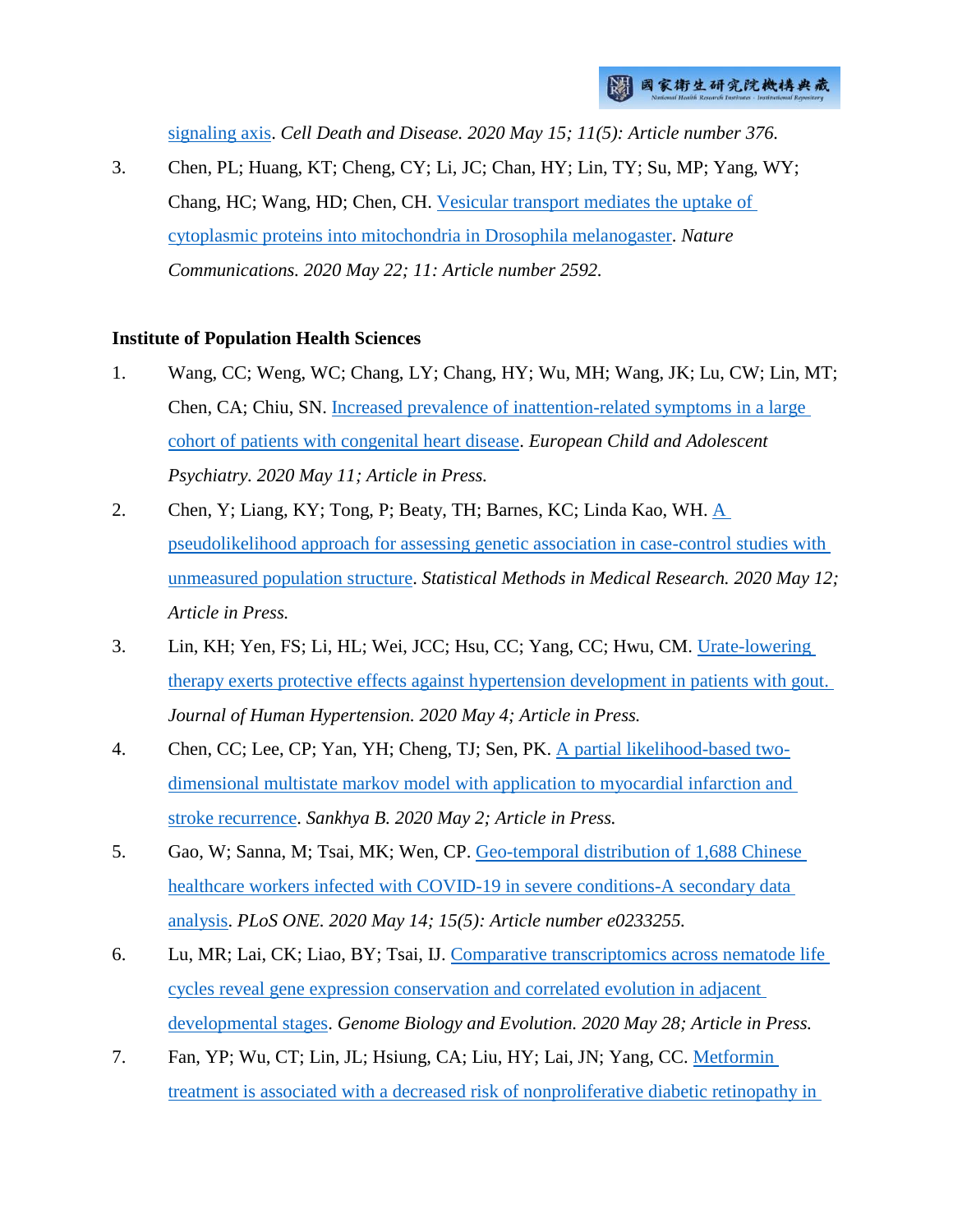[patients with type 2 diabetes mellitus: A population-based cohort study.](http://ir.nhri.org.tw/handle/3990099045/12690) *Journal of Diabetes Research. 2020 Apr; 2020: Article number 9161039.*

- 8. Chiang, C; Lai, YH; Huang, BH; Guo, WJ; Wu, YJ; Chang, LC; Hsiao, CF. Use of a [tolerance interval approach as a statistical quality control tool for traditional Chinese](http://ir.nhri.org.tw/handle/3990099045/12691)  [medicine.](http://ir.nhri.org.tw/handle/3990099045/12691) *Journal of Biopharmaceutical Statistics. 2020 May 12; Article in Press.*
- 9. Chiang, NJ; Chen, MH; Yang, SH; Hsu, C; Yen, CJ; Tsou, HH; Su, YY; Chen, JS; Shan, YS; Chen, LT. [Multicentre, phase II study of gemcitabine and S-1 in patients with](http://ir.nhri.org.tw/handle/3990099045/12704)  [advanced biliary tract cancer: TG1308 study.](http://ir.nhri.org.tw/handle/3990099045/12704) *Liver International. 2020 May 28; Article in Press.*

## **National Institute of Cancer Research**

- 1. Chen, YJ; Lee, WH; Ho, HJ; Tseng, CH; Wu, CY. [An altered fecal microbial profiling in](http://ir.nhri.org.tw/handle/3990099045/12697)  [rosacea patients compared to matched controls.](http://ir.nhri.org.tw/handle/3990099045/12697) *Journal of the Formosan Medical Association. 2020 May 20; Article in Press.*
- 2. Dai, HJ; Wang, FD; Chen, CW; Su, CH; Wu, CS; Jonnagaddala, J. [Cohort selection for](http://ir.nhri.org.tw/handle/3990099045/12698)  [clinical trials using multiple instance learning.](http://ir.nhri.org.tw/handle/3990099045/12698) *Journal of Biomedical Informatics. 2020 May 1; 107: Article number 103438.*
- 3. Fang, WY; Kuo, YZ; Chang, JY; Hsiao, JR; Kao, HY; Tsai, ST; Wu, LW. [The tumor](http://ir.nhri.org.tw/handle/3990099045/12699)  suppressor [TGFBR3 blocks lymph node metastasis in head and neck cancer.](http://ir.nhri.org.tw/handle/3990099045/12699) *Cancers. 2020 May 27; 12(6): Article number 1375.*
- 4. Shan, YS; Chen, LT; Wu, JS; Chang, YF; Lee, CT; Wu, CH; Chiang, NJ; Huang, HE; Yen, CJ; Chao, YJ; Tsai, HJ; Chen, CY; Kang, JW; Kuo, CF; Tsai, CR; Weng, YL; Yang, HC; Liu, HC; Chang, JS. [Validation of genome-wide association study-identified](http://ir.nhri.org.tw/handle/3990099045/12700)  [single nucleotide polymorphisms in a case-control study of pancreatic cancer from](http://ir.nhri.org.tw/handle/3990099045/12700)  [Taiwan.](http://ir.nhri.org.tw/handle/3990099045/12700) *Journal of Biomedical Science. 2020 May 26; 27: Article number 69.*
- 5. Su, YY; Chiang, NJ; Tsai, HJ; Yen, CJ; Shan, YS; Chen, LT. [The impact of liposomal](http://ir.nhri.org.tw/handle/3990099045/12702)  [irinotecan on the treatment of advanced pancreatic adenocarcinoma: Real-world](http://ir.nhri.org.tw/handle/3990099045/12702)  [experience in a Taiwanese cohort.](http://ir.nhri.org.tw/handle/3990099045/12702) *Scientific Reports. 2020 May 4; 10: Article number 7420.*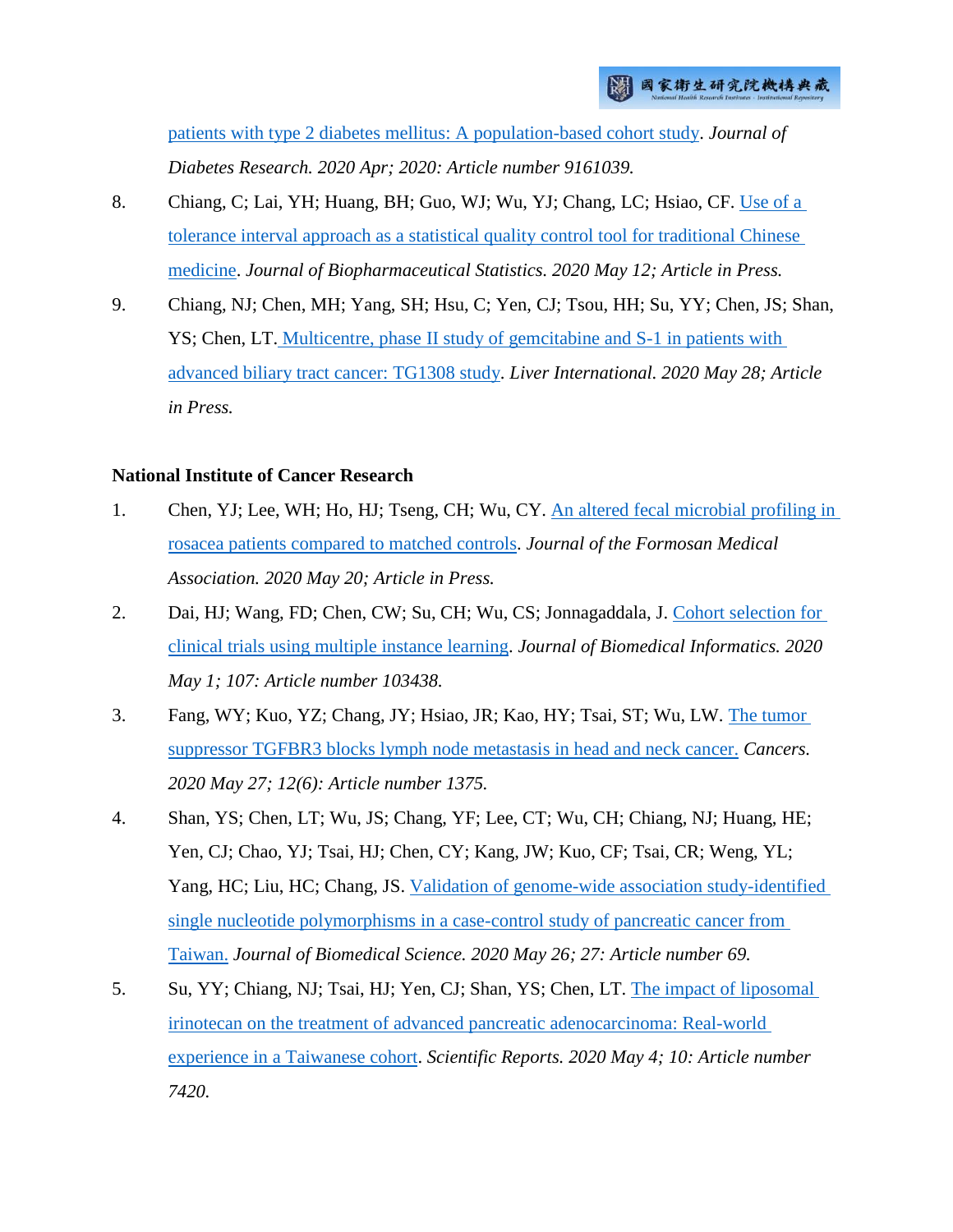- 6. Lin, CY; Chang, JS; Huang, SM; Hung, CJ; Hung, CL; Chang, CT; Yang, HR; Hsieh, TC; Huang, YH; Tsai, HJ. [Experience of sorafenib treatment in differentiated thyroid](http://ir.nhri.org.tw/handle/3990099045/12703)  [cancer from Taiwan.](http://ir.nhri.org.tw/handle/3990099045/12703) *Journal of the Formosan Medical Association. 2020 May 8; Article in Press.*
- 7. Chiang, NJ; Chen, MH; Yang, SH; Hsu, C; Yen, CJ; Tsou, HH; Su, YY; Chen, JS; Shan, YS; Chen, LT. [Multicentre, phase II study of gemcitabine and S-1 in patients with](http://ir.nhri.org.tw/handle/3990099045/12704)  [advanced biliary tract cancer: TG1308 study.](http://ir.nhri.org.tw/handle/3990099045/12704) *Liver International. 2020 May 28; Article in Press.*
- 8. Yoo, C; Oh, DY; Choi, HJ; Kudo, M; Ueno, M; Kondo, S; Chen, LT; Osada, M; Helwig, C; Dussault, I; Ikeda, M. [Phase I study of bintrafusp alfa, a bifunctional fusion protein](http://ir.nhri.org.tw/handle/3990099045/12711)  [targeting TGF-beta and PD-L1, in patients with pretreated biliary tract cancer.](http://ir.nhri.org.tw/handle/3990099045/12711) *Journal for ImmunoTherapy of Cancer. 2020 May; 8: Article number e00056.*

## **National Institute of Environmental Health Sciences**

- 1. Chen, CM; Wu, ML; Ho, YC; Gung, PY; Tsai, MH; Orekhov, AN; Sobenin, IA; Lin, P; Yet, SF. [Exposure to zinc oxide nanoparticles disrupts endothelial tight and adherens](http://ir.nhri.org.tw/handle/3990099045/12675)  [junctions and induces pulmonary inflammatory cell infiltration.](http://ir.nhri.org.tw/handle/3990099045/12675) *International Journal of Molecular Sciences. 2020 May 13; 21(10): Article number 3437.*
- 2. Weng, JC; Hong, CI; Tasi, JD; Shen, CY; Su, PH; Wang, SL. [The association between](http://ir.nhri.org.tw/handle/3990099045/12693)  prenatal [endocrine-disrupting chemical exposure and altered resting-state brain fMRI in](http://ir.nhri.org.tw/handle/3990099045/12693)  [teenagers.](http://ir.nhri.org.tw/handle/3990099045/12693) *Brain Structure and Function. 2020 May 25; Article in Press.*
- 3. Kuan, CH; Yang, HW; Huang, HF; Jyuhn-Hsiarn Lee, L; Tseng, TY; Hsieh, JH; Cheng, NC; Tai, HC; Lai, HS. [Prognostic significance of positive surgical margins for scalp](http://ir.nhri.org.tw/handle/3990099045/12694)  [angiosarcoma.](http://ir.nhri.org.tw/handle/3990099045/12694) *Journal of the Formosan Medical Association. 2020 May 20; Article in Press.*
- 4. [Tseng, CH. Dementia risk in type 2 diabetes patients: Acarbose use and its joint effects](http://ir.nhri.org.tw/handle/3990099045/12695)  [with metformin and pioglitazone.](http://ir.nhri.org.tw/handle/3990099045/12695) *Aging and Disease. 2020 Jun; 11(3): 658-667.*
- 5. Ngo, TH; Yang, YH; Chen, YC; Pan, WC; Chi, KH. [Continuous nationwide atmospheric](http://ir.nhri.org.tw/handle/3990099045/12696)  [PCDD/F monitoring network in Taiwan \(2006-2016\): Variation in concentrations and](http://ir.nhri.org.tw/handle/3990099045/12696)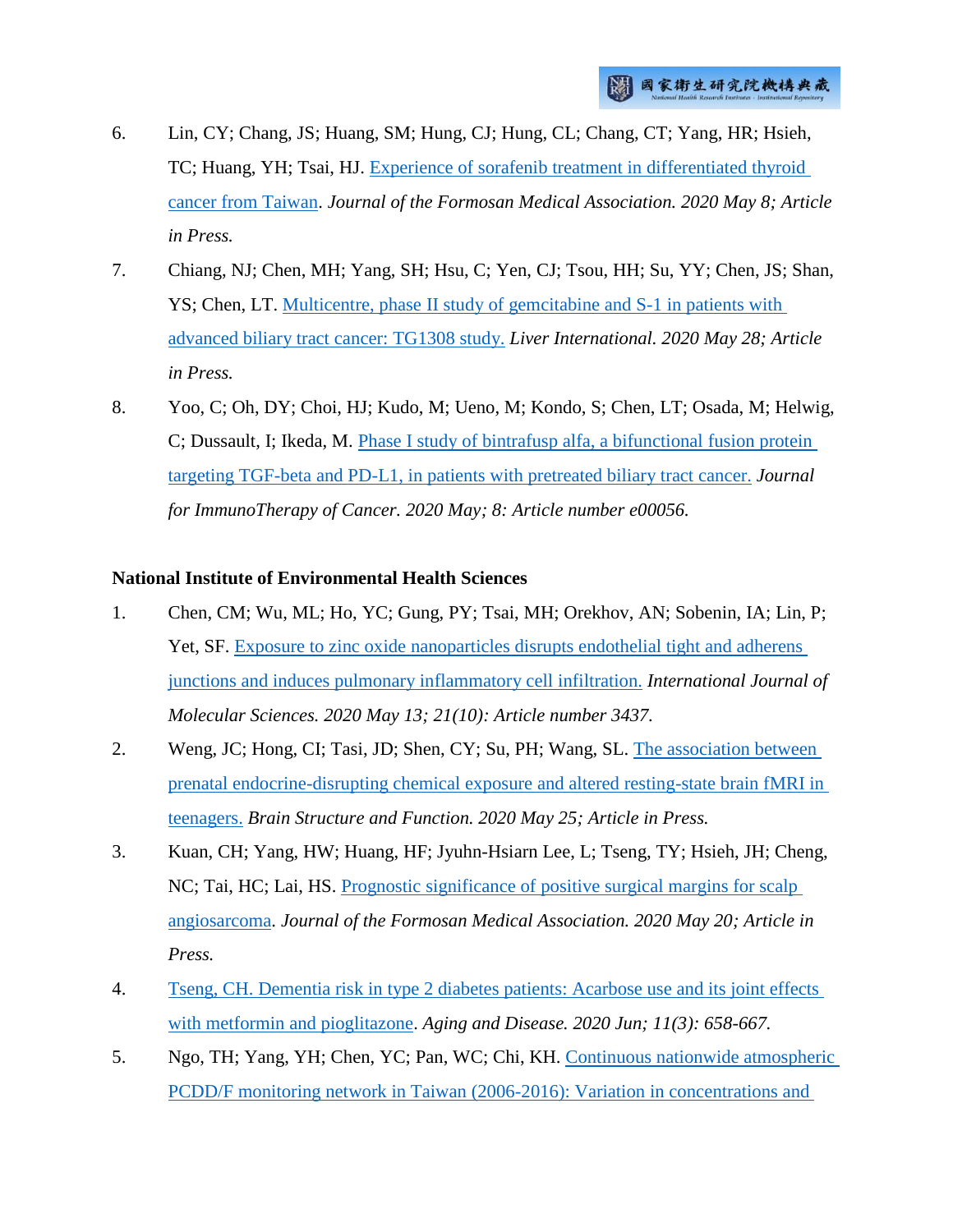[apportionment of emission sources.](http://ir.nhri.org.tw/handle/3990099045/12696) *Chemosphere. 2020 Sep; 255: Article number 126979.*

## **National Institute of Infectious Diseases and Vaccinology**

- 1. Ke, YY; Peng, TT; Yeh, TK; Huang, WZ; Chang, SE; Wu, SH; Hung, HC; Hsu, TA; Lee, SJ; Song, JS; Lin, WH; Chiang, TJ; Lin, JH; Sytwu, HK; Chen, CT. [Artificial](http://ir.nhri.org.tw/handle/3990099045/12668)  [intelligence approach fighting COVID-19 with repurposing drugs.](http://ir.nhri.org.tw/handle/3990099045/12668) *Biomedical Journal. 2020 May 15; Article in Press.*
- 2. Fu, SH; Chien, MW; Hsu, CY; Liu, YW; Sytwu, HK. [Interplay between cytokine](http://ir.nhri.org.tw/handle/3990099045/12676)  [circuitry and transcriptional regulation shaping helper T cell pathogenicity and plasticity](http://ir.nhri.org.tw/handle/3990099045/12676)  [in inflammatory bowel disease.](http://ir.nhri.org.tw/handle/3990099045/12676) *International Journal of Molecular Sciences. 2020 May 11; 21(9): Article number 3379.*
- 3. Hsu, CY; Fu, SH; Chien, MW; Liu, YW; Chen, SJ; Sytwu, HK. [Post-translational](http://ir.nhri.org.tw/handle/3990099045/12677)  [modifications of transcription factors harnessing the etiology and pathophysiology in](http://ir.nhri.org.tw/handle/3990099045/12677)  [colonic diseases.](http://ir.nhri.org.tw/handle/3990099045/12677) *International Journal of Molecular Sciences. 2020 May 1; 21(9): Article number 3207.*
- 4. Simanjuntak, Y; Ko, HY; Lee, YL; Yu, GY; Lin, YL. [Preventive effects of folic acid on](http://ir.nhri.org.tw/handle/3990099045/12678)  [Zika virus-associated poor pregnancy outcomes in immunocompromised mice.](http://ir.nhri.org.tw/handle/3990099045/12678) *PLoS Pathogens. 2020 May; 16(5): Article number e1008521.*
- 5. Weng, TY; Yen, H; Mahmood, K; Martin, J; Lee, MS. [Workshop report on global](http://ir.nhri.org.tw/handle/3990099045/12679)  [harmonization of enterovirus vaccines.](http://ir.nhri.org.tw/handle/3990099045/12679) *Emerging Infectious Diseases. 2020 Apr; 26(4): Meeting Abstract 191273.*
- 6. Yu, WL; Lee, NY; Wang, JT; Ko, WC; Ho, CH; Chuang, YC. [Tigecycline therapy for](http://ir.nhri.org.tw/handle/3990099045/12680)  [infections caused by Extended-Spectrum £\]-Lactamase-Producing enterobacteriaceae in](http://ir.nhri.org.tw/handle/3990099045/12680)  [critically Ill patients.](http://ir.nhri.org.tw/handle/3990099045/12680) *Antibiotics. 2020 May 5; 9(5): Article number 231.*
- 7. Chen, TH; Chen, CC; Huang, MH; Huang, CH; Jan, JT; Wu, SC. [Use of PELC/CpG](http://ir.nhri.org.tw/handle/3990099045/12681)  [adjuvant for intranasal immunization with recombinant hemagglutinin to develop H7N9](http://ir.nhri.org.tw/handle/3990099045/12681)  [mucosal vaccine.](http://ir.nhri.org.tw/handle/3990099045/12681) *Vaccines. 2020 May 21; 8(2): Article number 240.*
- 8. Chang, SF; Chen, CN; Lin, JC; Wang, HE; Mori, S; Li, JJ; Yen, CK; Hsu, CY; Fung, CP;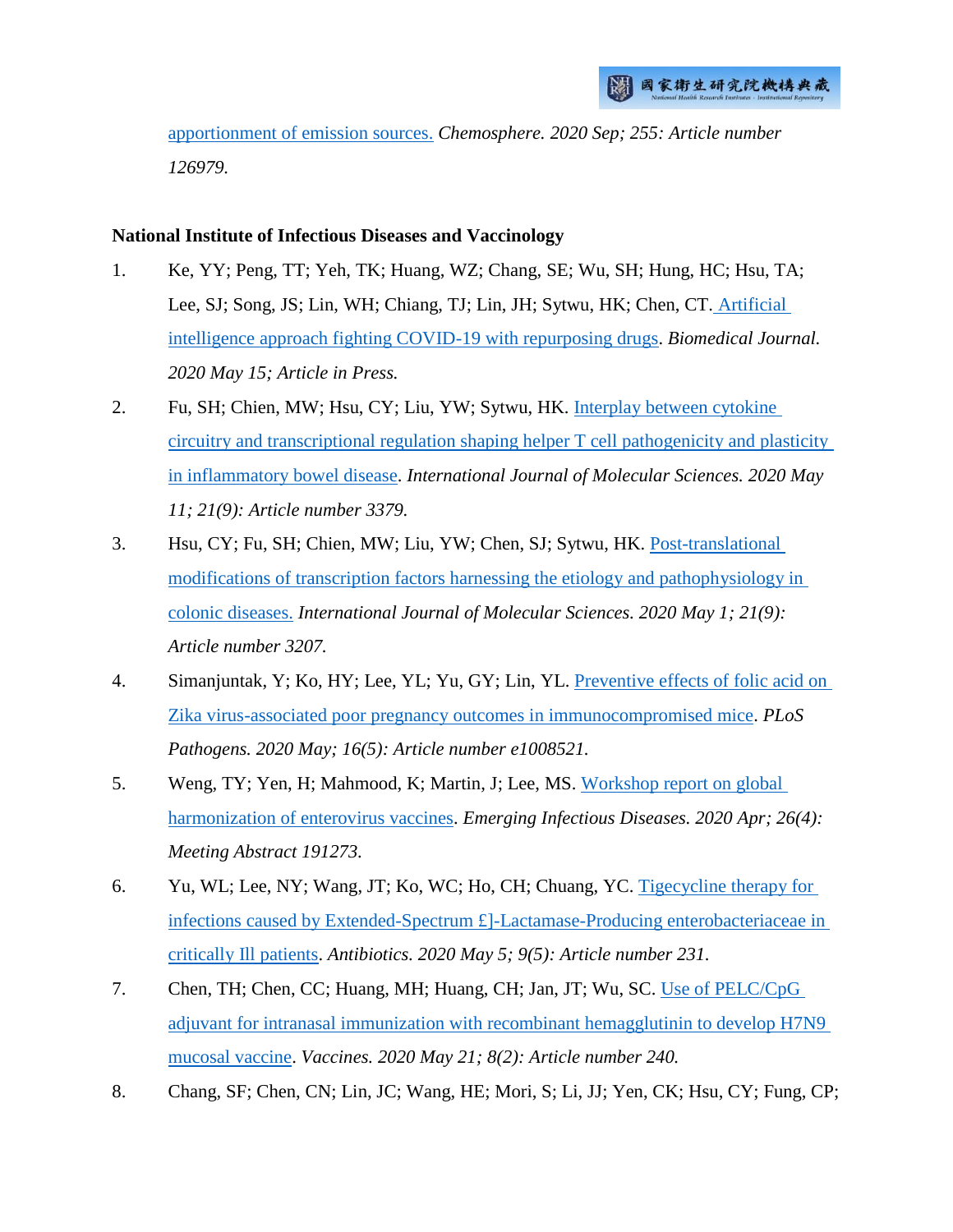Chong, PCS; Leng, CH; Ding, YJ; Chang, FY; Siu, LK. [Truncated pneumolysin from](http://ir.nhri.org.tw/handle/3990099045/12682)  [streptococcus pneumoniae as a TLR4-Antagonizing new drug for chronic inflammatory](http://ir.nhri.org.tw/handle/3990099045/12682)  [conditions.](http://ir.nhri.org.tw/handle/3990099045/12682) *Cells. 2020 May 9; 9(5): Article number 1183.*

- 9. Pan, CY; Liu, WL; Su, MP; Chang, TP; Ho, HP; Shu, PY; Huang, JJ; Lin, LJ; Chen, CH. Epidemiological analysis [of the Kaohsiung city strategy for dengue fever quarantine and](http://ir.nhri.org.tw/handle/3990099045/12712)  [epidemic prevention.](http://ir.nhri.org.tw/handle/3990099045/12712) *BMC Infectious Diseases. 2020 May 15; 20: Article number 347.*
- 10. Chen, PL; Huang, KT; Cheng, CY; Li, JC; Chan, HY; Lin, TY; Su, MP; Yang, WY; Chang, HC; Wang, HD; Chen, CH. [Vesicular transport mediates the uptake of](http://ir.nhri.org.tw/handle/3990099045/12715)  [cytoplasmic proteins into mitochondria in Drosophila melanogaster.](http://ir.nhri.org.tw/handle/3990099045/12715) *Nature Communications. 2020 May 22; 11: Article number 2592.*

## **National Mosquito-Borne Diseases Control Research Center**

- 1. Pan, CY; Liu, WL; Su, MP; Chang, TP; Ho, HP; Shu, PY; Huang, JJ; Lin, LJ; Chen, CH. [Epidemiological analysis of the Kaohsiung city strategy for](http://ir.nhri.org.tw/handle/3990099045/12712) dengue fever quarantine and [epidemic prevention.](http://ir.nhri.org.tw/handle/3990099045/12712) *BMC Infectious Diseases. 2020 May 15; 20: Article number 347.*
- 2. Chen, PL; Huang, KT; Cheng, CY; Li, JC; Chan, HY; Lin, TY; Su, MP; Yang, WY; Chang, HC; Wang, HD; Chen, CH. [Vesicular transport mediates the uptake of](http://ir.nhri.org.tw/handle/3990099045/12715)  [cytoplasmic proteins into mitochondria in Drosophila melanogaster.](http://ir.nhri.org.tw/handle/3990099045/12715) *Nature Communications. 2020 May 22; 11: Article number 2592.*

## **Center for Neuropsychiatric Research**

1. Lin, WY; Lin, YS; Chan, CC; Liu, YL; Tsai, SJ; Kuo, PH. [Using genetic risk score](http://ir.nhri.org.tw/handle/3990099045/12692)  [approaches to infer whether an environmental factor attenuates or exacerbates the adverse](http://ir.nhri.org.tw/handle/3990099045/12692)  [influence of a candidate gene.](http://ir.nhri.org.tw/handle/3990099045/12692) *Frontiers in Genetics. 2020 May; 11: Article number 331.*

## **Immunology Research Center**

1. Traisaeng, S; Batsukh, A; Chuang, TH; Herr, DR; Huang, YF; Chimeddorj, B; Huang, CM. [Leuconostoc mesenteroides fermentation produces butyric acid and mediates Ffar2](http://ir.nhri.org.tw/handle/3990099045/12669)  [to regulate blood glucose and insulin in type 1 diabetic mice.](http://ir.nhri.org.tw/handle/3990099045/12669) *Scientific Reports. 2020*